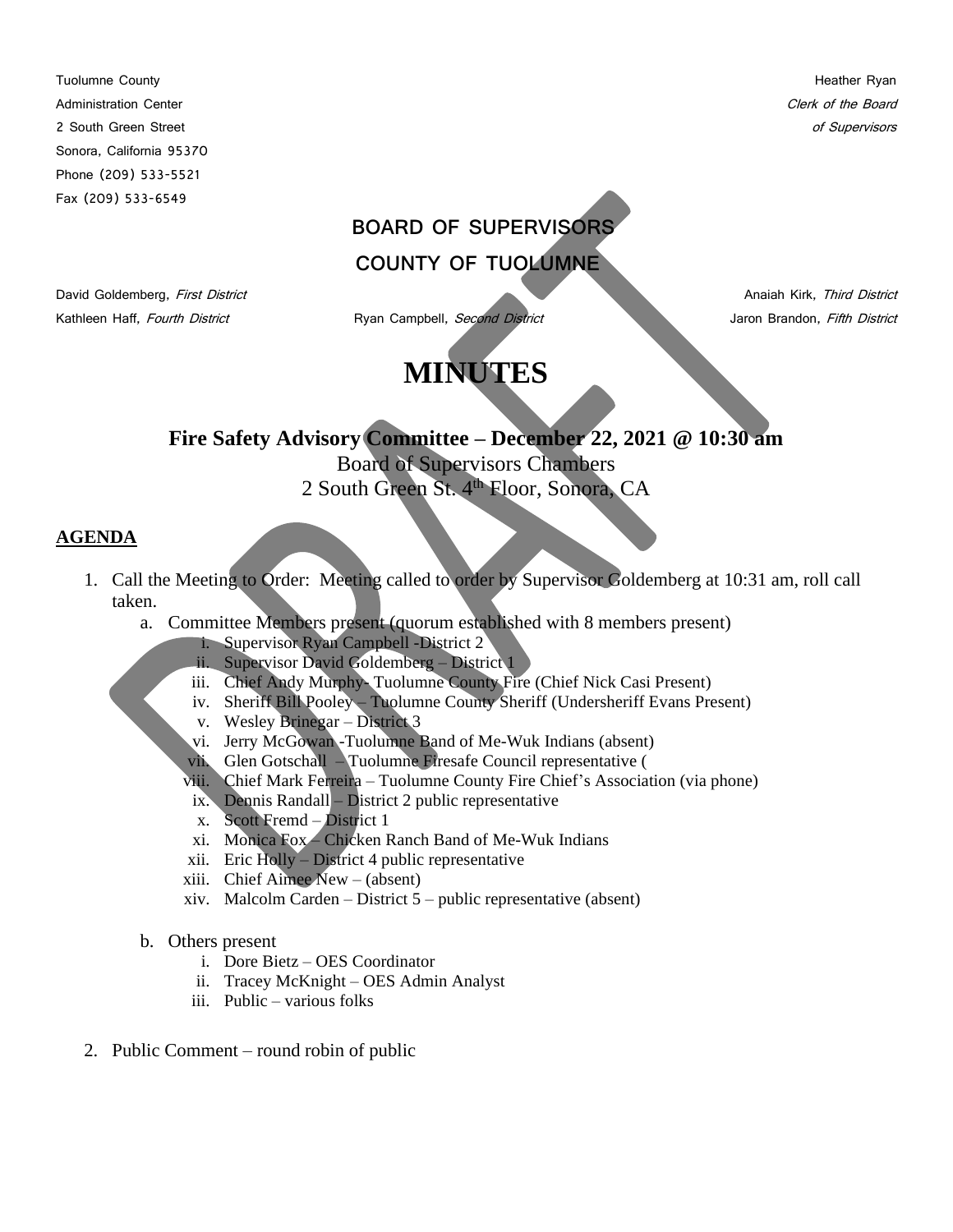- 3. Approval of minutes for November 24, 2021 Motioned by Eric Holly , seconded by Wesley Brinegar Vote taken all in favor, no nays, no abstentions
- 4. Old Business
- 5. Reports/Presentation
	- a. BLM report
	- b. Public comment
		- i. askd for a more detailed map. OES staff directed them to send request to [oes@co.tuolumne.ca.us](mailto:oes@co.tuolumne.ca.us)
		- ii. asked about if BLM has a plan for maintenance plan? OES staff will ask that question to BLM.
	- c. Board of Forestry….
		- i. OES Staff Chief Casci explained the role Board of Forestry oversees the regulations above Cal Fire, Cal Fire enforces once the regulations are in place.
		- ii. Chairman Campbell Schedule meeting with Edith to have another conversation prior to deadline.
		- iii.
		- iv. Public Comment
			- i. Ron Kopf stated that the new version did not address the older version, where did the comments go from the previous version? Not clear about the comments that were made previously  $=$ , do they go away and we can only comment
			- ii. Pine Mountain Lake Safety wanted to clarify that HOA's role superseded any new regulations that come down. Be able to explain at BOD of HOA.
		- v. OES staff talked about 4290.1 and fire risk communities list.= background
			- i. Public comment
				- a. Ron Kopf map of counties list of fire severity…could if we improved can we move out the high fire sverity zone. Cal Fire FRAPP on fuel types, b. Bob Asquith PML – be sure have a paragraph or two on home insurance
				- rates.
				- c. Firewise asked about prescribed fire and the general public to engage in.
					- 1. OES and Cal Fire spoke about intent and purpose and how rules are changing.
	- d. Public comment none

vi.

- 6. Working groups
	- a. Communication and Education outreach workgroup
		- i. The Outreach and Education Workgroup reported out on pamplets on Evacuation and Emergency Alert Notification. Still awaiting to hear from schools on being able to send out. Looking at insert in Union Democrat. DMV and Regal now showing video and display ads. Any ideas to get the word out to the visitors. Spring will be a great time to push out information. Suggested that we send a linlk to our panplets during the annual Everbridge testing. Messages out about normal…..dont throw cigarette out, don't let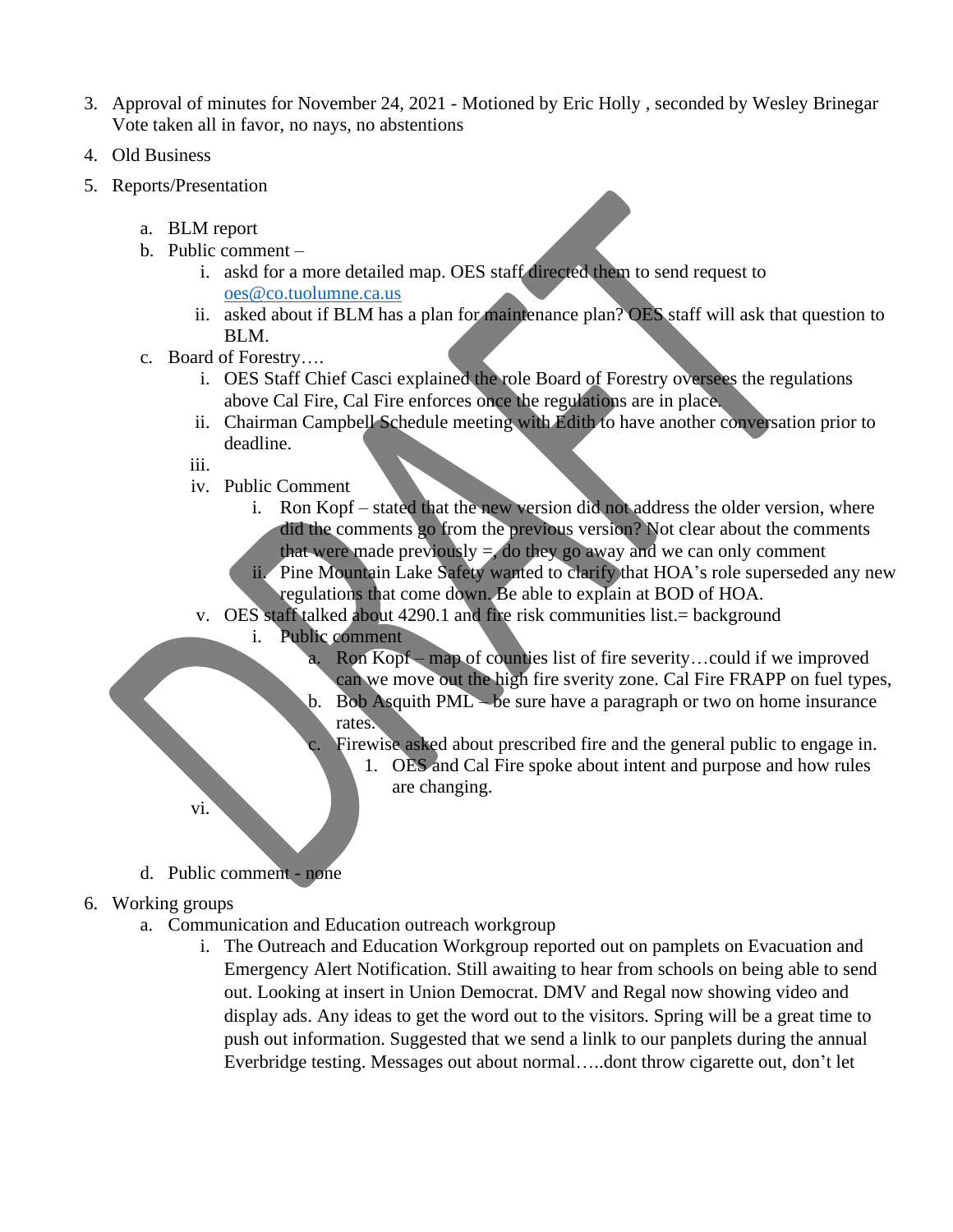chains hang, etc. Chief Casci spoke of fire prevention and plan that looks and Unit Fire Prevention Specilaist Emily Kilgore that can offer assistance

- i. Public Comment PML offered to put in local newsletter.
- b. Governance
	- i. Discussed vegetation ordinance work and meetings held and planned.
		- i. Public Comment
			- a. vacant lots in the city? How many? Question if the vegetation ordinance will apply within city limits? No, as expleained Sonora city would like to mirror what we will be doing within the County. Ask about who inspect in City? OES staff referred
			- b. suggest we address succession of owner. Gave example of PML and boat slips. Thatif someone sells, the requirement is then transferred down.
	- ii. Also spoke of the need fire inspection requirement and transfer of ownership. Will be on next agenda in January for a presentation/discussion..
		- a. Chief Casci agreed to having a presentation on at next meeting (January) as well as the defensible space inspections data.
- c. Emergency planning workgroup
	- i. This workgroup will be meeting with the contractors who are working on an evacuation planning grant through TCTC. Our goal is to assist with recommendations on improvements and solutions. Contractors have a meeting set with the Fire Chiefs and Sheriffs office. While we applied, were approved but not awarded funding for the Wildfire Mitigation Analyst, the workgroup will also be reviewing our initial application to the California Firesafe Council Evacuation Planning grant that we are developing that will focus on roadside brushing along potential egress routes. Working on our alert and warning plan, including outdoor audible alerts as well as evacuation planning. We are looking at other counties who have sirens and learning what has worked or has not. As previously discussed, we hope to have a recommendation on the alert and warning plan including outdoor audible alerts to the board no later than May of next year. We will be doing a sperate public outreach campaign on alert and warnings. OES staff talked about working on evacuation planning grant and goal of educating public about knowing routes of egress.
- d. Public Comment
	- i. PML Safety Committee has put in about 200 hours on this issue. Estimate 6000 people in summer that comes from outside community that do not know they are in Tuolumne County. IPAWS system is what they have found to work most effectively.
	- ii. Reminded workgroup of low tech and signage……need for more signs and
	- iii. Questions regarding sirens and the environmental consequence or concern from public about noise level.
- 7. New Business none
- 8. Next Meeting and Adjournment